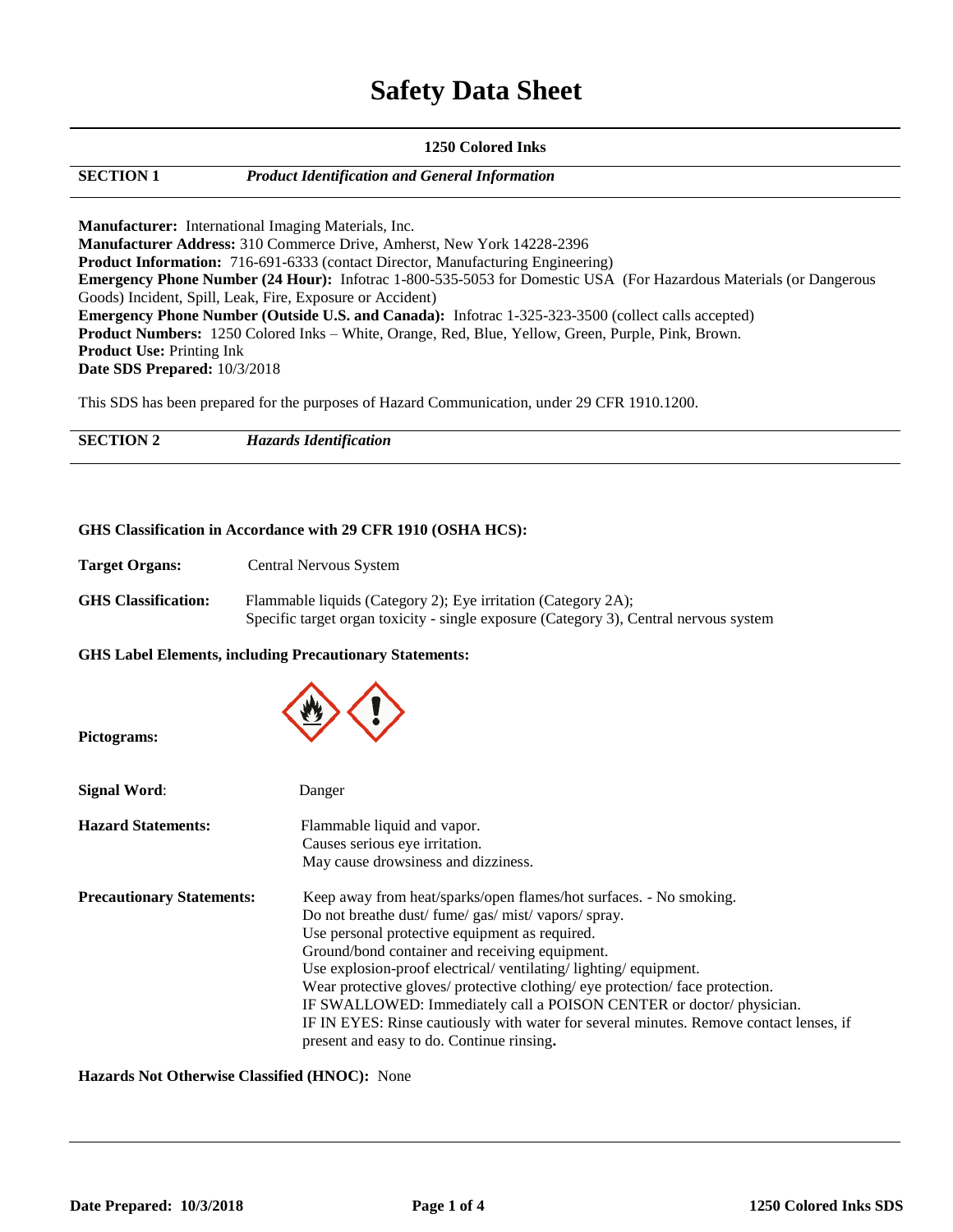| <b>SECTION 3</b>                                | <b>Composition/Information on Ingredients</b> | Percent by    |                 | <b>OSHA</b> | <b>ACGIH</b> | <b>LISTED CARCINOGEN</b> |
|-------------------------------------------------|-----------------------------------------------|---------------|-----------------|-------------|--------------|--------------------------|
| <b>Contents</b>                                 | <b>Synonyms</b>                               | Weight        | CAS No.         | PEL         | <b>TLV</b>   | (IARC/OSHA/NTP)          |
| Ethanol                                         | Ethyl Alcohol                                 | 30% -35%      | $64 - 17 - 5$   | $1000$ ppm  | 1000 ppm     | N <sub>0</sub>           |
| 1-Methoxy-2-Propanol                            | <b>PM</b> Solvent                             | $15\% - 20\%$ | 107-98-2        |             | $50$ ppm     | No                       |
| Dipropylyene Glycol Monomethyl Ether            | <b>DPM</b>                                    | $1\% - 5\%$   | 34590-94-8      | $100$ ppm   | $100$ ppm    | N <sub>0</sub>           |
| Diacetone Alcohol                               |                                               | $20\% - 25\%$ | 123-42-2        | $50$ ppm    | $50$ ppm     | N <sub>0</sub>           |
| <b>Ethyl Acetate</b>                            |                                               | $1\% - 5\%$   | 141-78-6        | $400$ ppm   | $400$ ppm    | N <sub>0</sub>           |
| 1-Methoxypropyl-2-Acetate                       | <b>PM</b> Acetate                             | $1\% - 5\%$   | $108-65-6$      |             |              | No                       |
| Modified Polymers/Binders                       |                                               | $1\% - 5\%$   | Proprietary     |             |              | No                       |
| Nitrocellulose                                  |                                               | $1\% - 5\%$   | $9004 - 70 - 0$ |             |              | N <sub>0</sub>           |
| Isopropanol                                     |                                               | $0.5\% - 2\%$ | $67-63-0$       | $400$ ppm   | $200$ ppm    | IARC 3 (See Section 11)  |
| Various Pigments                                |                                               | $1\% - 5\%$   | Proprietary     |             |              | No                       |
| <b>SECTION 4</b><br><b>First Aid Procedures</b> |                                               |               |                 |             |              |                          |

#### **Description of First Aid Measures:**

**Eye Contact:** Flush with copious amounts of water for at least 15 minutes, lifting lower and upper eyelids occasionally. Get medical attention.

**Skin Contact:** In case of contact, immediately flush skin with plenty of soap and water for at least 15 minutes while removing contaminated clothing and shoes. Wash clothing before reuse. Call a physician immediately.

**Inhalation:** If inhaled, remove to fresh air. If not breathing, give artificial respiration. If breathing is difficult, give oxygen. Call a physician immediately.

**Ingestion:** Inducing vomiting should only be performed under the direct supervision of medical personnel. Never give anything by mouth to an unconscious person. Call a physician or Poison Control Center immediately.

**Most important symptoms and effects, both acute and delayed**: The most important known symptoms and effects are described in the labeling (see Section 2) and/or in Section 11.

## **Indication of any immediate medical attention and special treatment needed:** No data available.

**SECTION 5** *Fire-Fighting Measures*

**Flash Point: <70°F** 

**Fire and Explosion Hazards:** Flammable Liquid. Dangerous fire hazard when exposed to heat or flame.

**Extinguishing Media:** Water spray, foam, dry chemical, carbon dioxide. Alcohol resistant foams (ATC) are preferred, if available.

#### **Special Hazards arising from the Substance or Mixture:**

**Fire Fighting Procedures:** In the event of a fire, wear full protective clothing and NIOSH-approved self-contained breathing apparatus with full face piece operated in the pressure demand or other positive pressure mode. Water spray may be used to keep fire-exposed containers cool.

**Unusual Fire and Explosion Hazards:** This flammable liquid must be kept away from sparks, open flame, hot surfaces, and all sources of heat and ignition. Decomposition materials may emit acrid smoke and irritating fumes. Never use welding or cutting torch on or near drum (including empty) because product can ignite explosively.

**SECTION 6** *Accidental Release Measures*

**Personal precautions, protective equipment and emergency procedures:** Use personal protective equipment. Avoid breathing vapors, mist or gas. Ensure adequate ventilation. Remove all sources of ignition. Evacuate personnel to safe areas. Beware of vapors accumulating to form explosive concentrations. Vapors can accumulate in low areas.For personal protection see section 8.

**Environmental precautions:** Prevent further leakage or spillage if safe to do so. Do not let product enter drains.

**Methods and materials for containment and cleaning up:** Contain spillage, and then collect with an electrically protected vacuum cleaner or by wet-brushing and place in container for disposal according to local regulations (see section 13).

**Reference to other sections:** For disposal see section 13.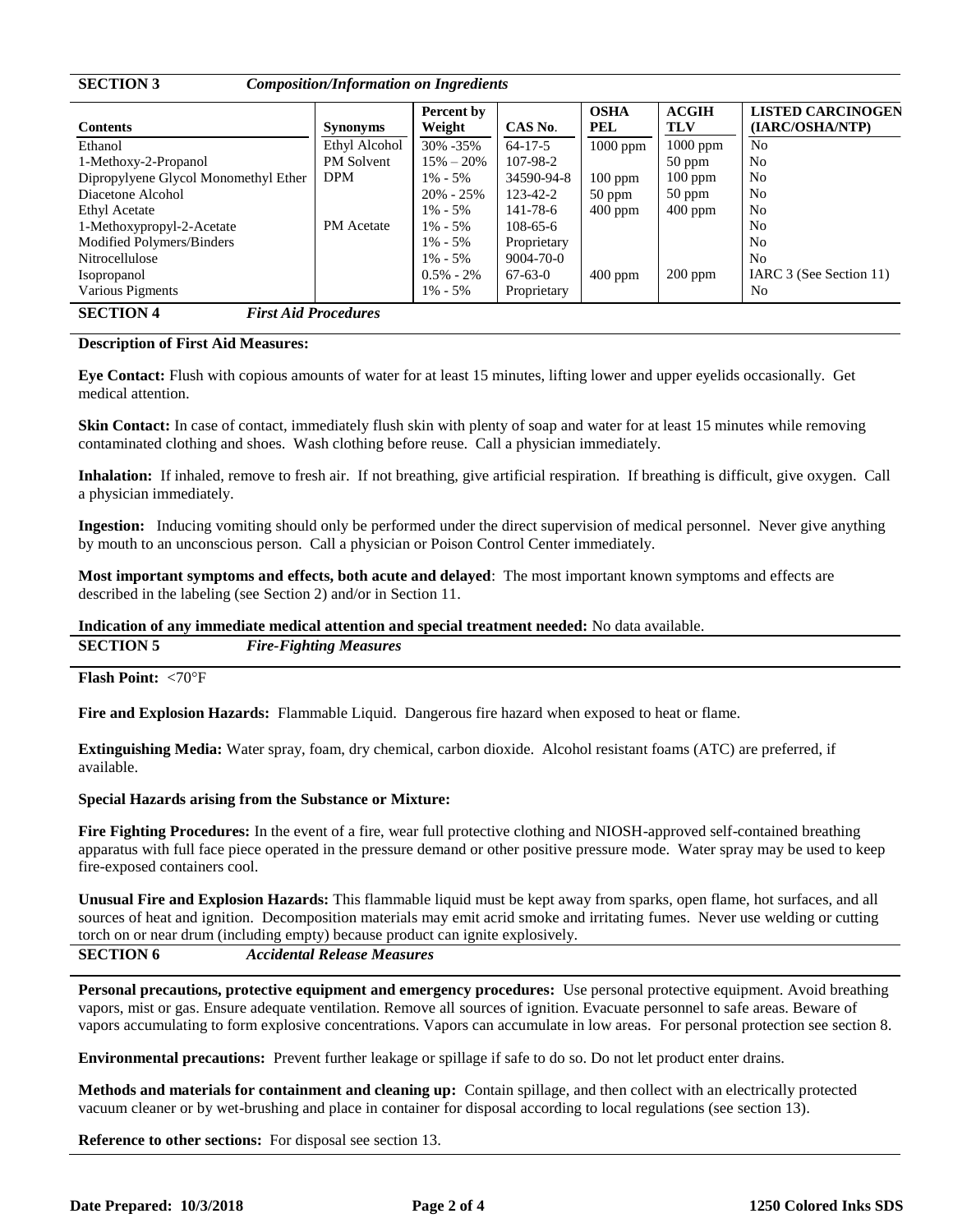#### **SECTION 7** *Handling and Storage*

**Precautions for Safe Handling:** Protect against physical damage. Store in a cool, dry well-ventilated location, away from any area where the fire hazard. Separate from incompatibles. Storage and use areas should be NO SMOKING areas. Use nonsparking tools and equipment. Containers of this material may be hazardous when empty since they retain product residues (vapors, liquid); observe all warnings and precautions listed for the product.

**Conditions for Storage:** Store in a cool, dry, well ventilated place, in securely closed original container. Flammable/combustible - Keep away from oxidizing agents, heat and flames.

**Specific End Uses:** Apart from the uses mentioned in Section 1 no other specific uses are stipulated

**SECTION 8** *Exposure Controls/Personal Protection*

| <b>Ingredients</b>                   | CAS No.        | <b>OSHA PEL</b> | <b>ACGIH TLV</b> |
|--------------------------------------|----------------|-----------------|------------------|
| Ethanol                              | $64 - 17 - 5$  | $1000$ ppm      | $1000$ ppm       |
| 1-Methoxy-2-Propanol                 | 107-98-2       |                 | $100$ ppm        |
| Dipropylyene Glycol Monomethyl Ether | 34590-94-8     | $100$ ppm       | $100$ ppm        |
| Diacetone Alcohol                    | $123 - 42 - 2$ | $50$ ppm        | $50$ ppm         |
| <b>Ethyl Acetate</b>                 | 141-78-6       | $400$ ppm       | $400$ ppm        |
| Isopropanol                          | $67 - 63 - 0$  | $400$ ppm       | $200$ ppm        |

**Eye Protection:** Use chemical safety glasses or goggles and/or a full face shield where splashing is possible. Maintain eye wash fountain and quick-drench facilities in work area.

**Ventilation System:** A system of local and/or general exhaust is recommended to keep employee exposures below the Airborne Exposure Limits. Local exhaust ventilation is generally preferred because it can control the emissions of the contaminant at its source, preventing dispersion of it into the general work area. Use explosion-proof equipment.

**Respiratory Protection:** Appropriate respiratory protection is required when exposure to airborne contaminant is likely to exceed acceptable limits. Respirators should be selected and used in accordance with OSHA Part 1910.134 and manufacturer's recommendations.

**Skin Protection:** Wear impervious protective clothing, including boots, gloves, lab coat, apron or overalls, as appropriate, to prevent skin contact. Check with your safety supplier for the proper chemical-resistant gloves.

| <b>SECTION 9</b><br><b>Physical and Chemical Properties</b>    |                                                                                                              |
|----------------------------------------------------------------|--------------------------------------------------------------------------------------------------------------|
| <b>Appearance:</b> Liquid                                      | <b>Flashpoint:</b> $\langle 70^\circ F$                                                                      |
| <b>Color:</b> Colored                                          | <b>Flammability (solid, gas):</b> Not Determined                                                             |
| <b>Odor/Taste:</b> Alcohol                                     | <b>Upper/Lower Flammability:</b> Not Determined                                                              |
| <b>Odor Threshold:</b> Not Determined                          | <b>Freezing Point</b> ( ${}^{\circ}$ <b>F</b> / ${}^{\circ}$ <b>C</b> ): -124 ${}^{\circ}$ /-86 ${}^{\circ}$ |
| <b>pH</b> : Not Determined                                     | Specific Gravity (@68°F, Water=1): ~0.90                                                                     |
| Solubility Description: Partially Soluble In Water.            | Vapor Density (Air=1): $>2.5$                                                                                |
| Boiling Point ( $^{\circ}$ C@760 mmHg): 70 $^{\circ}$          | Vapor Pressure (mmHg@68 $\degree$ F): <70                                                                    |
| Melting Point ( ${}^{\circ}F/{}^{\circ}C$ ): N/A               | <b>Viscosity:</b> Not Determined                                                                             |
| <b>Auto ignition Temperature:</b> Not Determined               | Evaporation Rate (Butyl Acetate=1) : $\sim$ 1                                                                |
| <b>Partition Coefficient (n-octanol/water):</b> Not Determined | <b>Decomposition Temperature:</b> Not Determined                                                             |
| <b>Explosive Properties:</b> Not Determined                    | <b>Oxidizing Properties:</b> Not Determined                                                                  |
| <b>SECTION 10</b><br><b>Stability and Reactivity</b>           |                                                                                                              |

#### **Reactivity:** No data available.

**Stability:** Stable. Under normal storage conditions, peroxidizable compounds can form and accumulate peroxides which may explode when subjected to heat or shock. This material is most hazardous when peroxide levels are concentrated by distillation or evaporation.

#### **Possibility of Hazardous Reactions:**

**Conditions to Avoid:** Heat, flames, sparks, ignition sources and incompatibles. **Incompatibility (materials to avoid):** Oxidizing materials. **Hazardous Decomposition Products:** Carbon dioxide and carbon monoxide may form when heated to decomposition. **Hazardous Polymerization:** Will not occur.